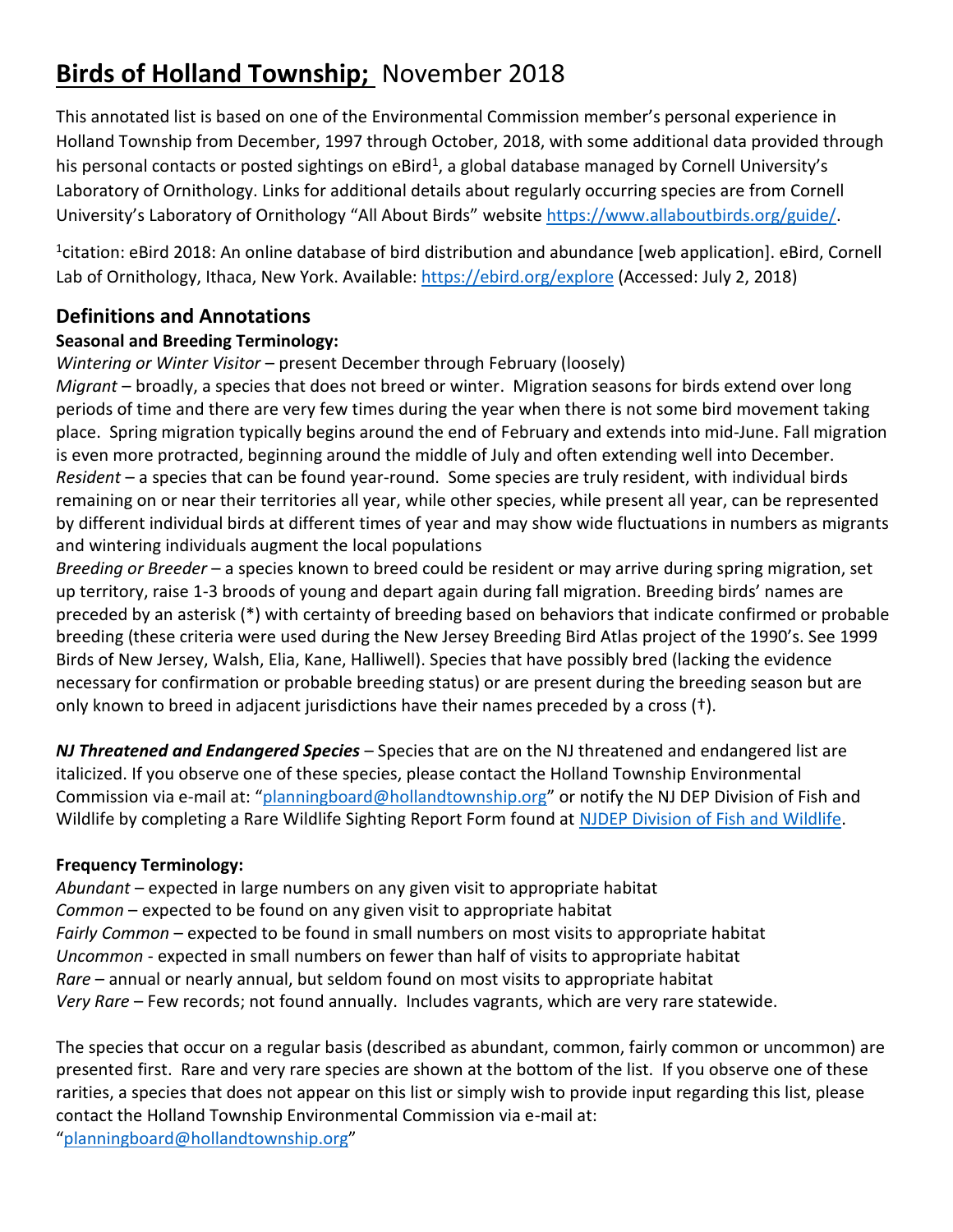## **Regularly occurring species**

\* - Breeding birds

† - Only known to breed in adjacent jurisdictions or lack confirming behavioral evidence of Holland breeding *Bolded and italicized* - NJ threatened and endangered list

| <b>GEESE AND DUCKS</b>                                        |                                                                                                                        |                                                                  |
|---------------------------------------------------------------|------------------------------------------------------------------------------------------------------------------------|------------------------------------------------------------------|
| Snow Goose                                                    | Fairly common to abundant migrant<br>and winter visitor                                                                | https://www.allaboutbirds.org/guide/sn<br>ow goose               |
| *Canada Goose                                                 | Common to abundant year around.<br>May become scarce during severe<br>winters                                          | https://www.allaboutbirds.org/guide/ca<br>nada goose             |
| *Wood Duck                                                    | Common migrant and breeder. Rare in<br>winter                                                                          | https://www.allaboutbirds.org/guide/wo<br>od duck                |
| Gadwall                                                       | Fairly common migrant and winter<br>visitor                                                                            | https://www.allaboutbirds.org/guide/ga<br>dwall                  |
| *Mallard                                                      | Common migrant and winter visitor -<br>occasionally abundant. Fairly common<br>breeder.                                | https://www.allaboutbirds.org/guide/ma<br><b>Ilard</b>           |
| <b>American Black Duck</b>                                    | Uncommon migrant and winter visitor                                                                                    | https://www.allaboutbirds.org/guide/am<br>erican black duck      |
| Green-winged Teal                                             | Uncommon migrant and winter visitor                                                                                    | https://www.allaboutbirds.org/guide/gre<br>en-winged teal        |
| Ring-necked Duck                                              | Fairly common migrant and winter<br>visitor                                                                            | https://www.allaboutbirds.org/guide/rin<br>g-necked duck         |
| <b>Bufflehead</b>                                             | Fairly common migrant and winter<br>visitor                                                                            | https://www.allaboutbirds.org/guide/buf<br>flehead               |
| Common Goldeneye                                              | Uncommon to rare winter visitor                                                                                        | https://www.allaboutbirds.org/guide/co<br>mmon goldeneye         |
| <sup>+</sup> Hooded Merganser                                 | Fairly common migrant and rare winter<br>visitor. Possible very rare breeder on<br>the Musconetcong or Delaware Rivers | https://www.allaboutbirds.org/guide/ho<br>oded merganser         |
| *Common Merganser                                             | Fairly common resident and breeder                                                                                     | https://www.allaboutbirds.org/guide/co<br>mmon merganser         |
| <b>WILD TURKEY,</b><br><b>CORMORANTS</b><br><b>AND HERONS</b> |                                                                                                                        |                                                                  |
| *Wild Turkey                                                  | Fairly common resident and breeder                                                                                     | https://www.allaboutbirds.org/guide/wil<br>d turkey              |
| Double-crested<br>Cormorant                                   | Fairly common to common migrant                                                                                        | https://www.allaboutbirds.org/guide/do<br>uble-crested cormorant |
| <b>†Great Blue Heron</b>                                      | Uncommon resident and possible<br>breeder                                                                              | https://www.allaboutbirds.org/guide/gre<br>at blue heron         |
| *Green Heron                                                  | Fairly common to uncommon migrant<br>and breeder                                                                       | https://www.allaboutbirds.org/guide/gre<br>en heron              |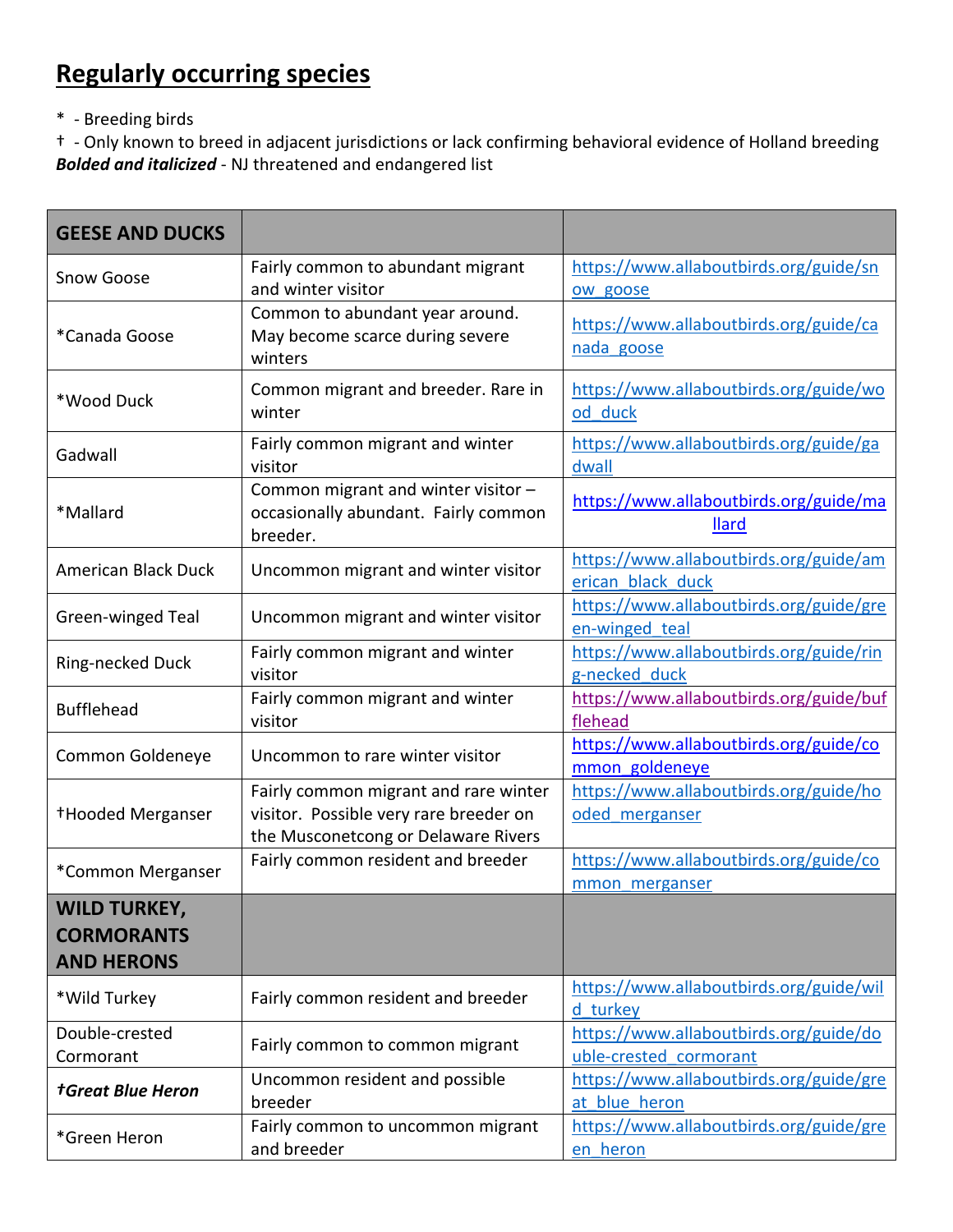| <b>HAWKS, VULTURES</b><br><b>AND EAGLES</b> |                                                                                                                                   |                                                                  |
|---------------------------------------------|-----------------------------------------------------------------------------------------------------------------------------------|------------------------------------------------------------------|
| *Black Vulture                              | Common to abundant resident and<br>breeder                                                                                        | https://www.allaboutbirds.org/guide/bla<br>ck vulture            |
| *Turkey Vulture                             | Common to abundant resident and<br>breeder                                                                                        | https://www.allaboutbirds.org/guide/tur<br>key vulture           |
| <i>*Osprey</i>                              | Fairly common migrant and breeder                                                                                                 | https://www.allaboutbirds.org/guide/os<br>prey                   |
| <b>†Northern Harrier</b>                    | Uncommon migrant and winter visitor.<br>Possible very rare breeder in summer                                                      | https://www.allaboutbirds.org/guide/no<br>rthern harrier         |
| Sharp-shinned Hawk                          | Fairly common migrant and winter<br>visitor. Very rare in summer                                                                  | https://www.allaboutbirds.org/guide/sh<br>arp-shinned hawk       |
| <i>*Cooper's Hawk</i>                       | Fairly common migrant and winter<br>visitor. Uncommon breeder                                                                     | https://www.allaboutbirds.org/guide/co<br>opers hawk             |
| <b>+Bald Eagle</b>                          | Fairly common resident. Has bred along<br>the Delaware River on islands in<br>Pennsylvania                                        | https://www.allaboutbirds.org/guide/bal<br>d eagle               |
| <b>tRed-shouldered</b><br><b>Hawk</b>       | Uncommon to rare migrant and winter<br>visitor. Possible very rare breeder in<br>summer                                           | https://www.allaboutbirds.org/guide/re<br>d-shouldered hawk      |
| <b>+Broad-winged Hawk</b>                   | Uncommon migrant, but occasionally in<br>large numbers. Possible very rare<br>breeder in summer                                   | https://www.allaboutbirds.org/guide/br<br>oad-winged hawk        |
| *Red-tailed Hawk                            | - Fairly common resident and breeder                                                                                              | https://www.allaboutbirds.org/guide/re<br>d-tailed hawk          |
| <b>PLOVERS AND</b><br><b>SANDPIPERS</b>     |                                                                                                                                   |                                                                  |
| *Killdeer                                   | Fairly common breeder and migrant,<br>occasionally common in late summer<br>and fall. Very rare in winter.                        | https://www.allaboutbirds.org/guide/kill<br>deer                 |
| <b>†American Woodcock</b>                   | Uncommon migrant and possible rare<br>breeder. Usually undetected unless it is<br>performing courtship display at dusk or<br>dawn | https://www.allaboutbirds.org/guide/am<br>erican woodcock        |
| *Spotted Sandpiper                          | Fairly common migrant and uncommon<br>breeder                                                                                     | https://www.allaboutbirds.org/guide/sp<br>otted sandpiper        |
| Solitary Sandpiper                          | Fairly common migrant                                                                                                             | https://www.allaboutbirds.org/guide/sol<br>itary sandpiper       |
| <b>GULLS</b>                                |                                                                                                                                   |                                                                  |
| Ring-billed Gull                            | Common migrant and winter visitor,<br>occasionally in large numbers                                                               | https://www.allaboutbirds.org/guide/rin<br>g-billed gull         |
| <b>Herring Gull</b>                         | Fairly common migrant and winter<br>visitor                                                                                       | https://www.allaboutbirds.org/guide/he<br>rring gull             |
| Lesser Black-backed<br>Gull                 | Uncommon migrant and winter visitor                                                                                               | https://www.allaboutbirds.org/guide/les<br>ser black-backed gull |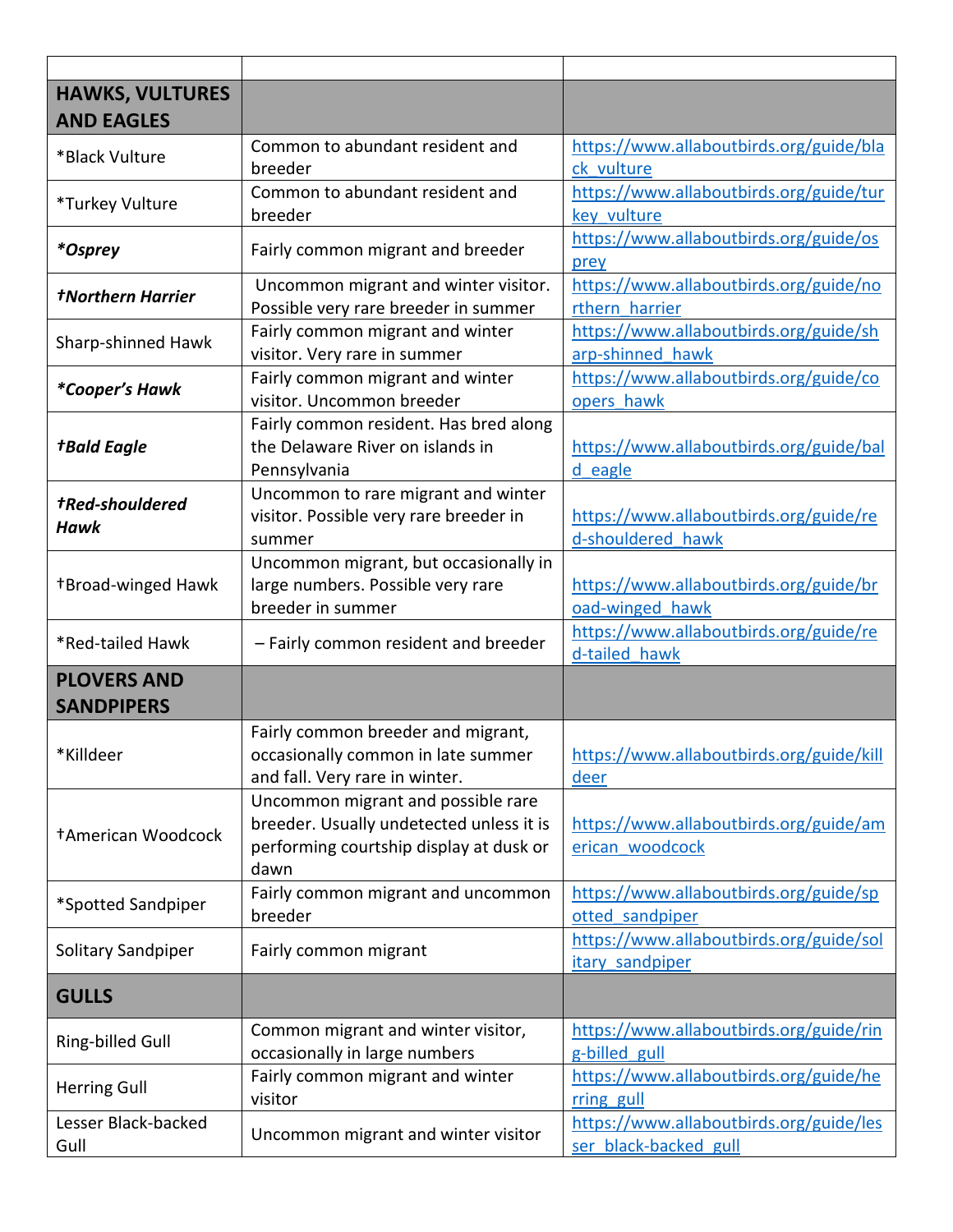| PIGEONS, DOVES<br><b>AND CUCKOOS</b>                     |                                                             |                                                                   |
|----------------------------------------------------------|-------------------------------------------------------------|-------------------------------------------------------------------|
| *Rock Pigeon                                             | Common resident and breeder                                 | https://www.allaboutbirds.org/guide/roc<br>k pigeon               |
| *Mourning Dove                                           | Common resident and breeder                                 | https://www.allaboutbirds.org/guide/mo<br>urning dove             |
| *Yellow-billed Cuckoo                                    | Uncommon migrant and breeder                                | https://www.allaboutbirds.org/guide/yel<br>low-billed cuckoo      |
| *Black-billed Cuckoo                                     | Uncommon migrant and breeder                                | https://www.allaboutbirds.org/guide/bla<br>ck-billed cuckoo       |
| <b>OWLS AND</b><br><b>NIGHTJARS</b>                      |                                                             |                                                                   |
| *Eastern Screech-Owl                                     | Fairly common resident and breeder                          | https://www.allaboutbirds.org/guide/ea<br>stern screech-owl       |
| *Great Horned Owl                                        | Uncommon resident and breeder                               | https://www.allaboutbirds.org/guide/gre<br>at horned owl          |
| <b>Common Nighthawk</b>                                  | Uncommon migrant, occasionally in<br>large numbers          | https://www.allaboutbirds.org/guide/co<br>mmon nighthawk          |
| SWIFTS,<br><b>HUMMINGBIRDS</b><br><b>AND KINGFISHERS</b> |                                                             |                                                                   |
| *Chimney Swift                                           | Common migrant and breeder                                  | https://www.allaboutbirds.org/guide/chi<br>mney swift             |
| *Ruby-throated<br>Hummingbird                            | Fairly common migrant and breeder                           | https://www.allaboutbirds.org/guide/ru<br>by-throated hummingbird |
| *Belted Kingfisher                                       | Fairly common migrant and breeder.<br>Uncommon in winter    | https://www.allaboutbirds.org/guide/bel<br>ted kingfisher         |
| <b>WOODPECKERS</b>                                       |                                                             |                                                                   |
| *Red-bellied<br>Woodpecker                               | Common resident and breeder                                 | https://www.allaboutbirds.org/guide/re<br>d-bellied woodpecker    |
| Yellow-bellied<br>Sapsucker                              | Fairly common migrant and winter<br>visitor                 | https://www.allaboutbirds.org/guide/yel<br>low-bellied sapsucker  |
| *Downy Woodpecker                                        | Common resident and breeder                                 | https://www.allaboutbirds.org/guide/do<br>wny woodpecker          |
| *Hairy Woodpecker                                        | Fairly common resident and breeder                          | https://www.allaboutbirds.org/guide/hai<br>ry woodpecker          |
| *Northern Flicker                                        | Common migrant and breeder. Fairly<br>common winter visitor | https://www.allaboutbirds.org/guide/no<br>rthern flicker          |
| *Pileated Woodpecker                                     | Uncommon resident and breeder                               | https://www.allaboutbirds.org/guide/pil<br>eated woodpecker       |
| <b>FALCONS</b>                                           |                                                             |                                                                   |
| *American Kestrel                                        | Fairly common migrant and breeder.<br>Uncommon in winter    | https://www.allaboutbirds.org/guide/am<br>erican kestrel          |
| Merlin                                                   | Uncommon migrant and winter visitor                         | https://www.allaboutbirds.org/guide/me<br>rlin                    |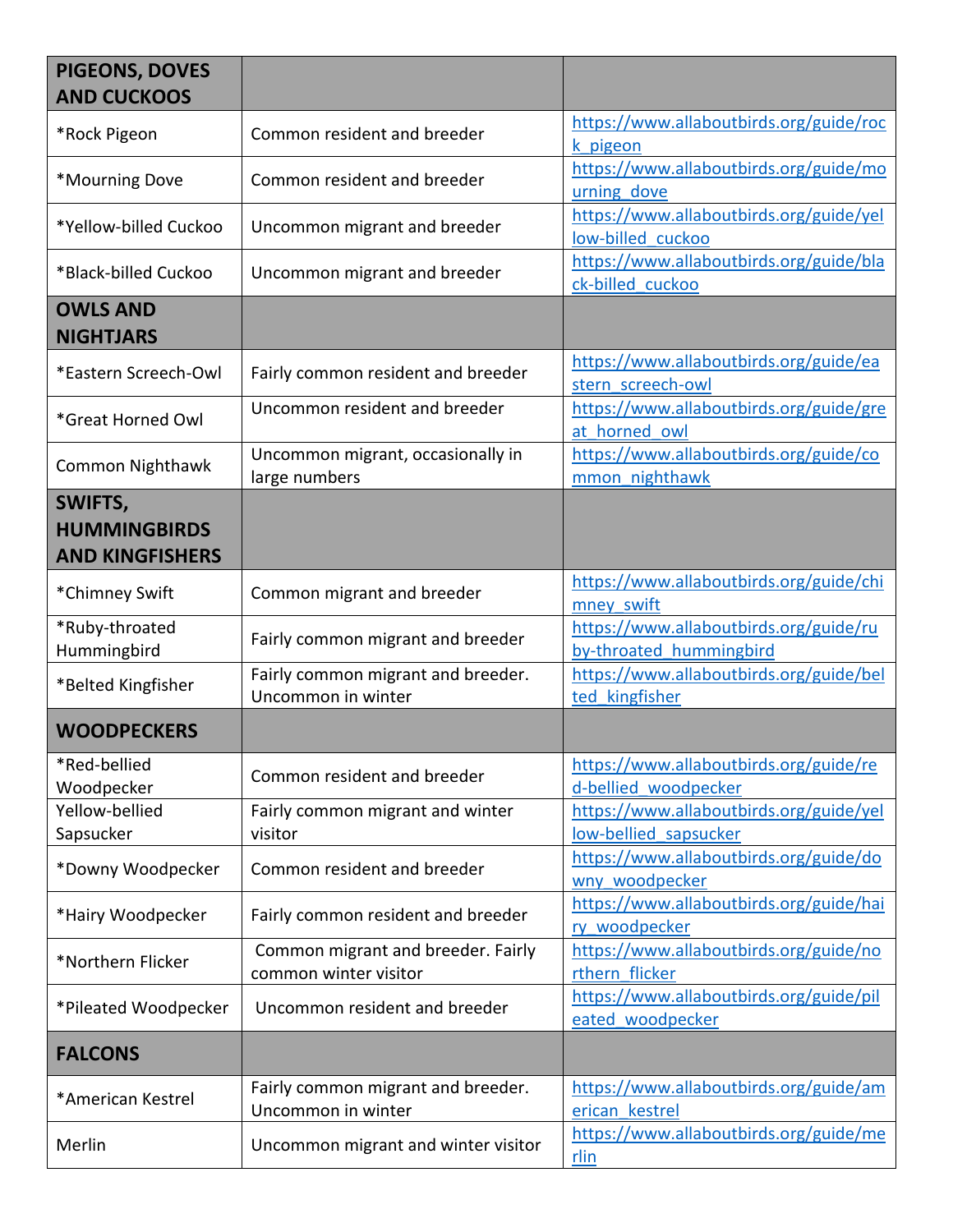| <b>+Peregrine Falcon</b>           | Rare migrant and winter visitor.<br>Confirmed breeder in area adjacent to<br>Holland Township along the Delaware                                                                 | https://www.allaboutbirds.org/guide/pe<br>regrine falcon         |
|------------------------------------|----------------------------------------------------------------------------------------------------------------------------------------------------------------------------------|------------------------------------------------------------------|
|                                    | River                                                                                                                                                                            |                                                                  |
| <b>FLYCATCHERS</b>                 |                                                                                                                                                                                  |                                                                  |
| *Eastern Wood-Pewee                | Common migrant and breeder                                                                                                                                                       | https://www.allaboutbirds.org/guide/ea<br>stern wood-pewee       |
| *Acadian Flycatcher                | Uncommon breeder, usually<br>undetected as a migrant                                                                                                                             | https://www.allaboutbirds.org/guide/ac<br>adian flycatcher       |
| *Willow Flycatcher                 | Common migrant and breeder                                                                                                                                                       | https://www.allaboutbirds.org/guide/wil<br>low flycatcher        |
| Least Flycatcher                   | Uncommon to rare migrant                                                                                                                                                         | https://www.allaboutbirds.org/guide/lea<br>st flycatcher         |
| *Eastern Phoebe                    | Common migrant and breeder                                                                                                                                                       | https://www.allaboutbirds.org/guide/ea<br>stern phoebe           |
| *Great Crested<br>Flycatcher       | Fairly common migrant and breeder                                                                                                                                                | https://www.allaboutbirds.org/guide/gre<br>at crested flycatcher |
| *Eastern Kingbird                  | Common migrant and breeder                                                                                                                                                       | https://www.allaboutbirds.org/guide/ea<br>stern kingbird         |
| <b>VIREOS</b>                      |                                                                                                                                                                                  |                                                                  |
| *White-eyed Vireo                  | Rare migrant and uncommon breeder                                                                                                                                                | https://www.allaboutbirds.org/guide/wh<br>ite-eyed vireo         |
| *Yellow-throated Vireo             | Fairly common migrant and breeder                                                                                                                                                | https://www.allaboutbirds.org/guide/yel<br>low-throated vireo    |
| <b>Blue-headed Vireo</b>           | Fairly common migrant                                                                                                                                                            | https://www.allaboutbirds.org/guide/blu<br>e-headed vireo        |
| *Warbling Vireo                    | Common migrant and breeder                                                                                                                                                       | https://www.allaboutbirds.org/guide/wa<br>rbling vireo           |
| *Red-eyed Vireo                    | Common migrant and breeder                                                                                                                                                       | https://www.allaboutbirds.org/guide/re<br>d-eyed vireo           |
| <b>JAYS AND CROWS</b><br>(CORVIDS) |                                                                                                                                                                                  |                                                                  |
| *Blue Jay                          | Common resident and breeder.<br>Occasionally abundant migrant                                                                                                                    | https://www.allaboutbirds.org/guide/blu<br>e jay                 |
| *American Crow                     | Common resident and breeder.<br>Occasionally abundant in winter                                                                                                                  | https://www.allaboutbirds.org/guide/am<br>erican crow            |
| *Fish Crow                         | Fairly common to common migrant and<br>breeder. Uncommon, but increasing as<br>a winter visitor                                                                                  | https://www.allaboutbirds.org/guide/fis<br>h crow                |
| <b>+Common Raven</b>               | Uncommon resident and possible<br>breeder. Confirmed breeder in area<br>adjacent to Holland Township along the<br>Delaware River. Increasing sightings<br>over the past 10 years | https://www.allaboutbirds.org/guide/co<br>mmon raven             |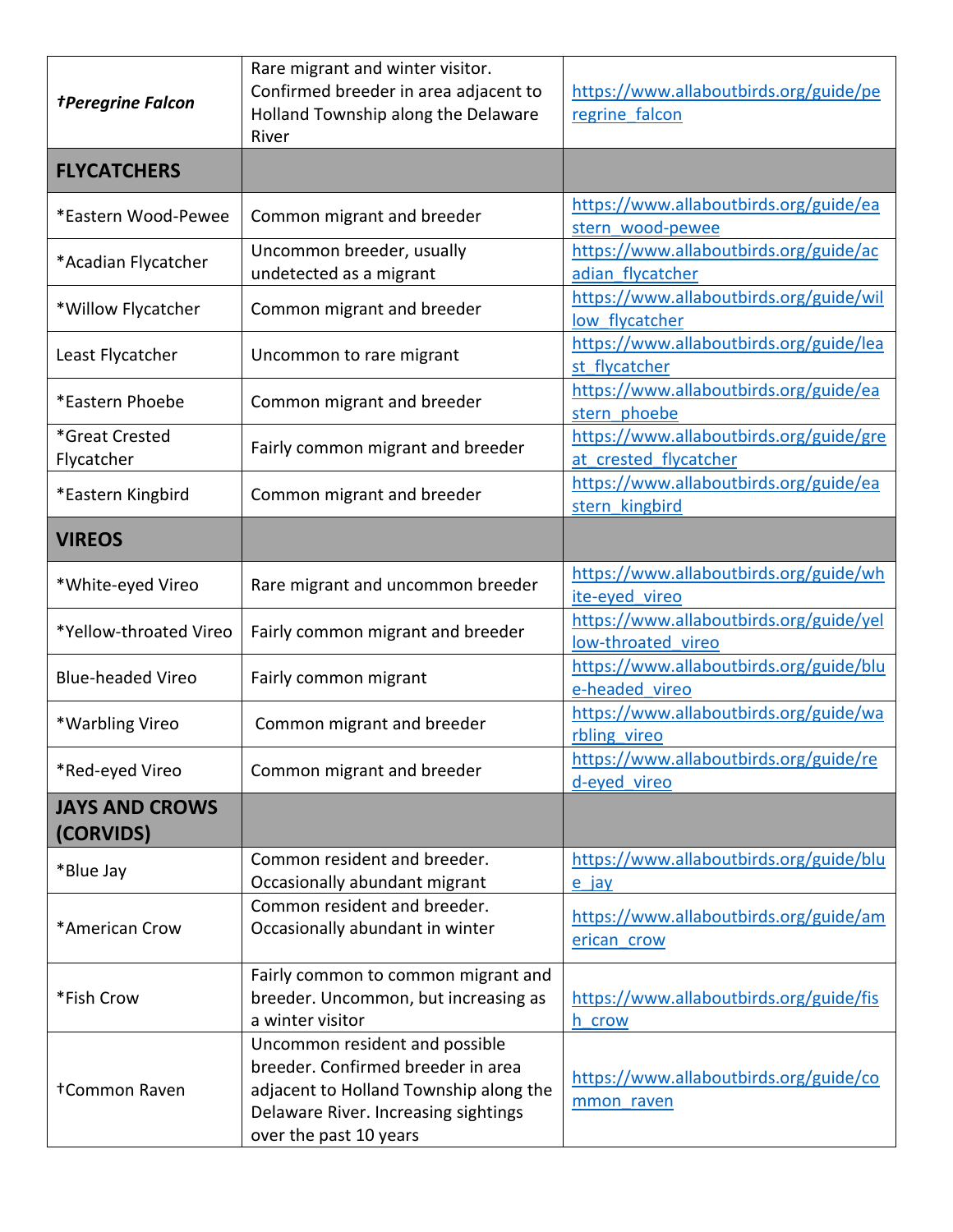| <b>SWALLOWS</b>                                                                        |                                                                                                                                                                                                                                                                                                        |                                                                       |
|----------------------------------------------------------------------------------------|--------------------------------------------------------------------------------------------------------------------------------------------------------------------------------------------------------------------------------------------------------------------------------------------------------|-----------------------------------------------------------------------|
| *Northern Rough-<br>winged Swallow                                                     | Common migrant and breeder                                                                                                                                                                                                                                                                             | https://www.allaboutbirds.org/guide/no<br>rthern rough-winged swallow |
| *Tree Swallow                                                                          | Common to abundant migrant.<br>Common breeder                                                                                                                                                                                                                                                          | https://www.allaboutbirds.org/guide/tre<br>e swallow                  |
| <b>Bank Swallow</b>                                                                    | Rare to uncommon migrant                                                                                                                                                                                                                                                                               | https://www.allaboutbirds.org/guide/ba<br>nk swallow                  |
| *Barn Swallow                                                                          | Common migrant and breeder                                                                                                                                                                                                                                                                             | https://www.allaboutbirds.org/guide/bar<br>n swallow                  |
| <b>†Cliff Swallow</b>                                                                  | Rare to uncommon migrant. Breeds in<br>small numbers under the Milford-<br>Upper Black Eddy bridge                                                                                                                                                                                                     | https://www.allaboutbirds.org/guide/clif<br>swallow                   |
| <b>CHICKADEES,</b><br><b>TITMICE,</b><br><b>NUTHATCHES AND</b><br><b>BROWN CREEPER</b> |                                                                                                                                                                                                                                                                                                        |                                                                       |
| +Carolina Chickadee                                                                    | Rare resident. Difficult to distinguish<br>from more common Black-capped<br>Chickadee. Holland Township is in the<br>hybrid zone for the Black-<br>capped/Carolina Chickadee as well and<br>most birds seen are indistinguishable<br>without very careful observation of<br>plumage and vocalizations. | https://www.allaboutbirds.org/guide/car<br>olina chickadee            |
| *Black-capped<br>Chickadee                                                             | Common resident and breeder,<br>however, see notes above                                                                                                                                                                                                                                               | https://www.allaboutbirds.org/guide/bla<br>ck-capped chickadee        |
| <i><b>*Tufted Titmouse</b></i>                                                         | Common resident and breeder                                                                                                                                                                                                                                                                            | https://www.allaboutbirds.org/guide/tuf<br>ted titmouse               |
| Red-breasted<br>Nuthatch                                                               | Uncommon migrant and winter visitor,<br>though in some years it is entirely<br>absent and in others, may be common<br>(irruptive migrant)                                                                                                                                                              | https://www.allaboutbirds.org/guide/re<br>d-breasted nuthatch         |
| *White-breasted<br>Nuthatch                                                            | Fairly common resident and breeder                                                                                                                                                                                                                                                                     | https://www.allaboutbirds.org/guide/wh<br>ite-breasted nuthatch       |
| <b>Brown Creeper</b>                                                                   | Fairly common migrant and winter<br>visitor                                                                                                                                                                                                                                                            | https://www.allaboutbirds.org/guide/br<br>own creeper                 |
| <b>WRENS,</b><br><b>GNATCATCHER</b><br><b>AND KINGLETS</b>                             |                                                                                                                                                                                                                                                                                                        |                                                                       |
| *House Wren                                                                            | Common migrant and breeder                                                                                                                                                                                                                                                                             | https://www.allaboutbirds.org/guide/ho<br>use wren                    |
| *Winter Wren                                                                           | Fairly common to uncommon migrant<br>and winter visitor. Rare (former?)<br>breeder on hillsides above the<br>Musconetcong Gorge - not found in<br>2017 or 2018                                                                                                                                         | https://www.allaboutbirds.org/guide/wi<br>nter wren                   |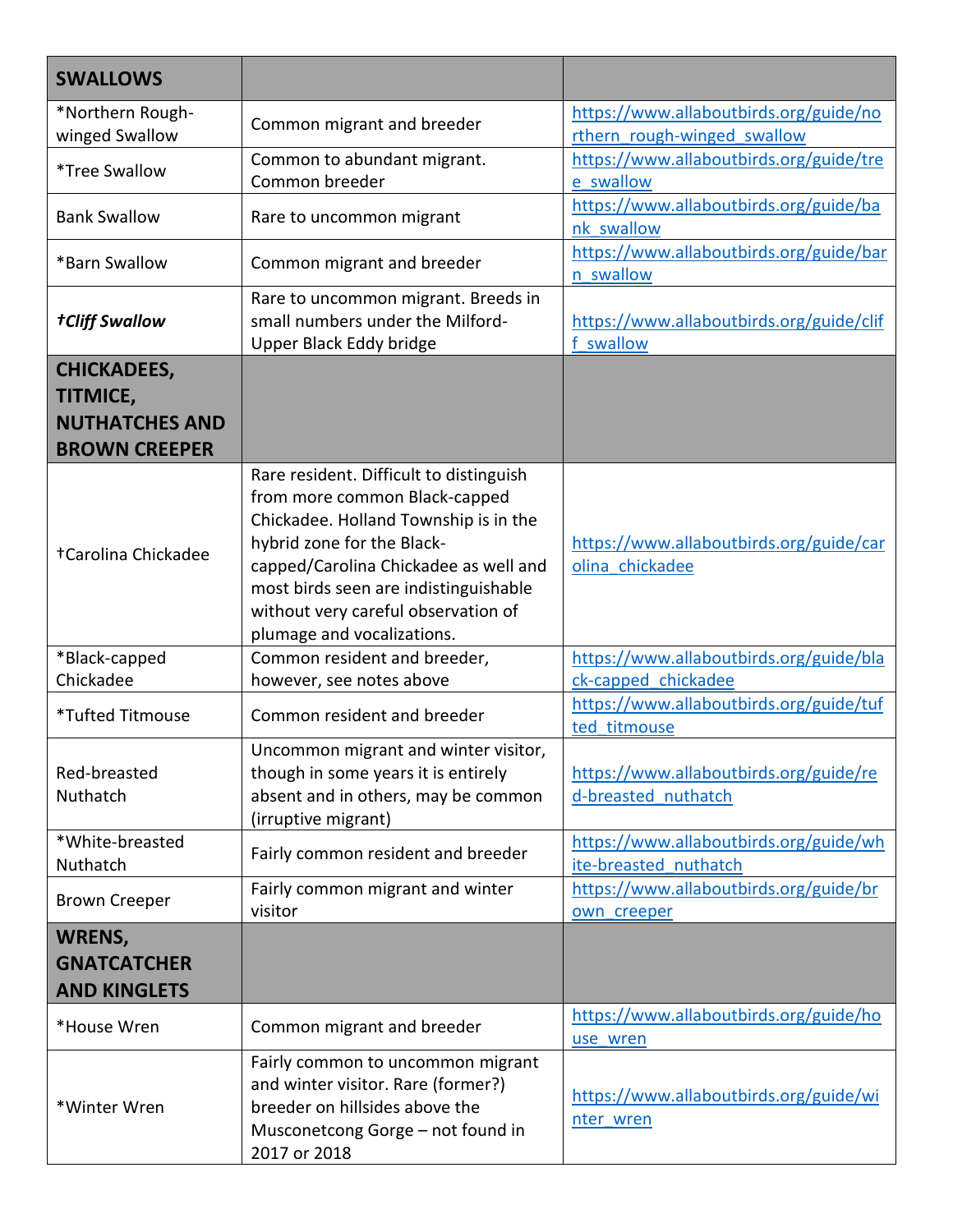| *Carolina Wren         | Common resident and breeder          | https://www.allaboutbirds.org/guide/car                      |
|------------------------|--------------------------------------|--------------------------------------------------------------|
|                        |                                      | olina wren                                                   |
| *Blue-gray             | Common migrant and breeder           | https://www.allaboutbirds.org/guide/blu                      |
| Gnatcatcher            |                                      | e-gray gnatcatcher                                           |
| Golden-crowned         | Common migrant and winter visitor    | https://www.allaboutbirds.org/guide/gol                      |
| Kinglet                |                                      | den-crowned kinglet                                          |
|                        | Common migrant. Uncommon to rare     | https://www.allaboutbirds.org/guide/ru                       |
| Ruby-crowned Kinglet   | winter visitor                       | by-crowned kinglet                                           |
| <b>THRUSHES,</b>       |                                      |                                                              |
| <b>BLUEBIRDS AND</b>   |                                      |                                                              |
| <b>ROBINS</b>          |                                      |                                                              |
|                        |                                      | https://www.allaboutbirds.org/guide/ea                       |
| *Eastern Bluebird      | Common resident and breeder          | stern bluebird                                               |
|                        |                                      |                                                              |
| *Veery                 | Common migrant and breeder           | https://www.allaboutbirds.org/guide/ve                       |
|                        |                                      | erv                                                          |
| Swainson's Thrush      | Rare to uncommon migrant             | https://www.allaboutbirds.org/guide/sw                       |
|                        |                                      | ainsons thrush                                               |
| Hermit Thrush          | Fairly common migrant and winter     | https://www.allaboutbirds.org/guide/he                       |
|                        | visitor                              | rmit thrush                                                  |
| *Wood Thrush           | Common migrant and breeder           | https://www.allaboutbirds.org/guide/wo                       |
|                        |                                      | od thrush                                                    |
| *American Robin        | Common resident and breeder. Often   | https://www.allaboutbirds.org/guide/am                       |
|                        | abundant in winter roosts            | erican robin                                                 |
| <b>MIMIC THRUSHES,</b> |                                      |                                                              |
|                        |                                      |                                                              |
| <b>STARLING AND</b>    |                                      |                                                              |
| <b>WAXWINGS</b>        |                                      |                                                              |
|                        |                                      |                                                              |
| *Gray Catbird          | Common migrant and breeder.          | https://www.allaboutbirds.org/guide/gra<br>y catbird         |
|                        |                                      |                                                              |
| *Brown Thrasher        | Fairly common migrant and breeder    | https://www.allaboutbirds.org/guide/br<br>own thrasher       |
|                        |                                      |                                                              |
| *Northern              | Common resident and breeder          | https://www.allaboutbirds.org/guide/no                       |
| Mockingbird            |                                      | rthern mockingbird                                           |
| *European Starling     | Common to abundant resident and      | https://www.allaboutbirds.org/guide/eu                       |
|                        | breeder                              | ropean starling                                              |
|                        | Common resident and breeder, though  | https://www.allaboutbirds.org/guide/ce                       |
| *Cedar Waxwing         | sometimes absent in winter depending | dar waxwing                                                  |
|                        | on food supplies                     |                                                              |
| <b>WARBLERS</b>        |                                      |                                                              |
|                        |                                      |                                                              |
| *Ovenbird              | Common migrant and breeder           | https://www.allaboutbirds.org/guide/ov                       |
|                        |                                      | enbird                                                       |
| *Worm-eating Warbler   | Fairly common breeder. Usually       | https://www.allaboutbirds.org/guide/wo                       |
|                        | undetected as a migrant              | rm-eating warbler                                            |
| *Louisiana             | Fairly common breeder. Usually       | https://www.allaboutbirds.org/guide/lou                      |
| Waterthrush            | undetected as a migrant              | isiana waterthrush                                           |
| Northern Waterthrush   | Fairly common migrant                | https://www.allaboutbirds.org/guide/no<br>rthern waterthrush |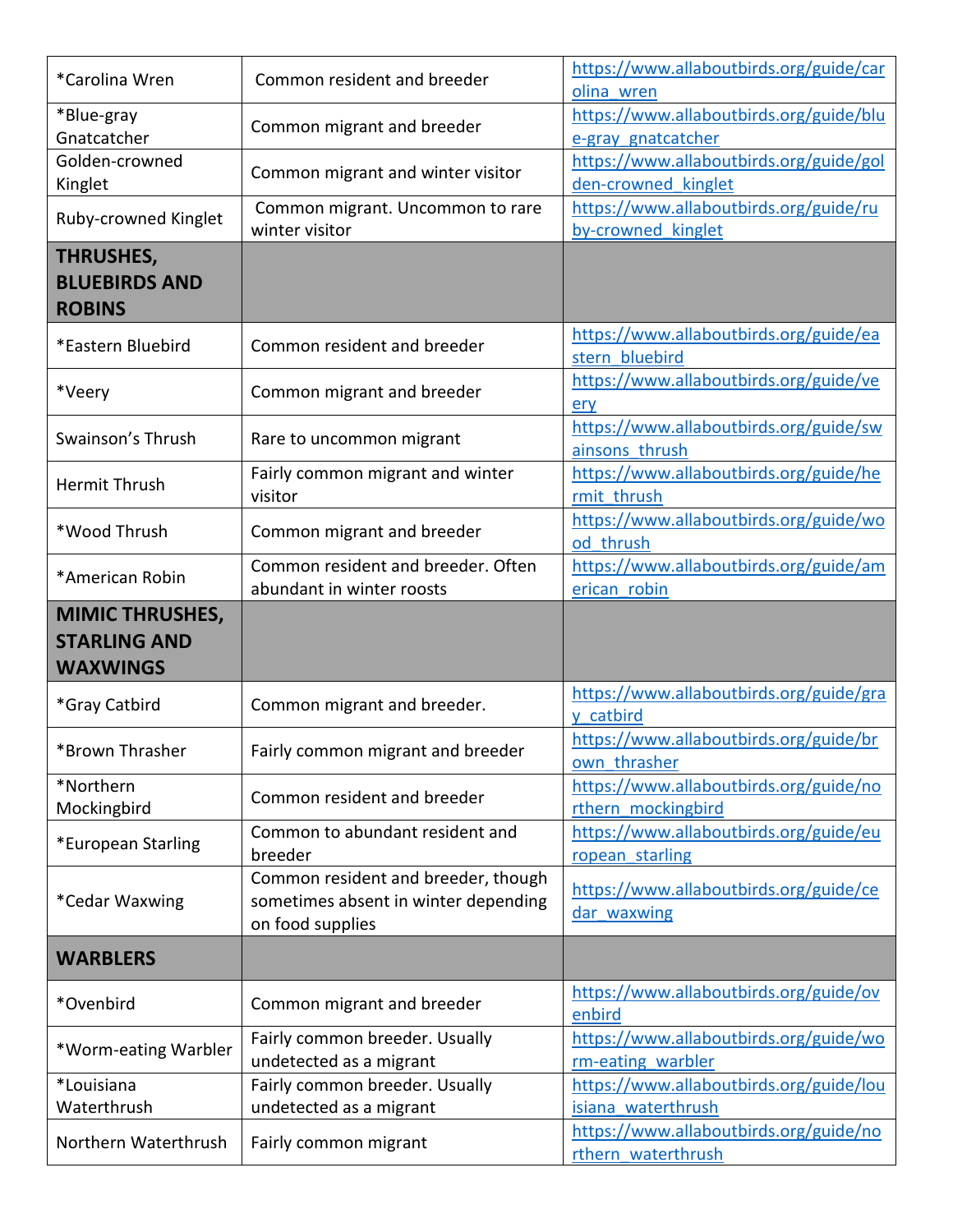| https://www.allaboutbirds.org/guide/blu<br>*Blue-winged Warbler<br>Fairly common migrant and breeder |  |
|------------------------------------------------------------------------------------------------------|--|
| e-winged warbler                                                                                     |  |
| *Black-and-White<br>https://www.allaboutbirds.org/guide/bla<br>Fairly common migrant and breeder     |  |
| ck-and-white warbler<br>Warbler                                                                      |  |
| https://www.allaboutbirds.org/guide/ten<br><b>Tennessee Warbler</b>                                  |  |
| Rare to uncommon migrant<br>nessee warbler                                                           |  |
| https://www.allaboutbirds.org/guide/na                                                               |  |
| Nashville Warbler<br>Uncommon migrant<br>shville warbler                                             |  |
| https://www.allaboutbirds.org/guide/ke<br>Uncommon to rare breeder. Very rare                        |  |
| *Kentucky Warbler<br>or undetected as a migrant<br>ntucky warbler                                    |  |
| https://www.allaboutbirds.org/guide/co<br>*Common                                                    |  |
| Common migrant and breeder<br>Yellowthroat<br>mmon yellowthroat                                      |  |
| https://www.allaboutbirds.org/guide/ho<br>Fairly common to uncommon breeder.                         |  |
| *Hooded Warbler<br>Usually undetected as a migrant<br>oded warbler                                   |  |
| https://www.allaboutbirds.org/guide/am<br>Common migrant. Fairly common                              |  |
| *American Redstart<br>breeder<br>erican redstart                                                     |  |
| https://www.allaboutbirds.org/guide/ca                                                               |  |
| Cape May Warbler<br>Rare to uncommon migrant<br>pe may warbler                                       |  |
| https://www.allaboutbirds.org/guide/no<br>Fairly common to common migrant.                           |  |
| *Northern Parula<br>Rare breeder<br>rthern parula                                                    |  |
| https://www.allaboutbirds.org/guide/ma                                                               |  |
| Magnolia Warbler<br>Fairly common migrant<br>gnolia warbler                                          |  |
| https://www.allaboutbirds.org/guide/ba                                                               |  |
| Bay-breasted Warbler<br>Rare to uncommon migrant<br>y-breasted warbler                               |  |
| https://www.allaboutbirds.org/guide/bla                                                              |  |
| <b>Blackburnian Warbler</b><br>Fairly common migrant<br>ckburnian warbler                            |  |
| https://www.allaboutbirds.org/guide/yel                                                              |  |
| *Yellow Warbler<br>Common migrant and breeder<br>low warbler                                         |  |
| Common migrant and fairly common                                                                     |  |
| *Chestnut-sided<br>https://www.allaboutbirds.org/guide/ch<br>breeder                                 |  |
| estnut-sided warbler<br>Warbler                                                                      |  |
| Fairly common migrant<br>https://www.allaboutbirds.org/guide/bla                                     |  |
| <b>Blackpoll Warbler</b><br>ckpoll warbler                                                           |  |
| https://www.allaboutbirds.org/guide/bla<br><b>Black-throated Blue</b><br>Fairly common migrant       |  |
| ck-throated blue warbler<br>Warbler                                                                  |  |
| https://www.allaboutbirds.org/guide/pal<br>Fairly common migrant                                     |  |
| Palm Warbler<br>m warbler                                                                            |  |
| https://www.allaboutbirds.org/guide/pin<br>Uncommon to fairly common migrant.                        |  |
| <b>+Pine Warbler</b><br>Possible very rare breeder<br>e warbler                                      |  |
| Common to abundant migrant.                                                                          |  |
| https://www.allaboutbirds.org/guide/yel<br>Yellow-rumped<br>Uncommon in winter                       |  |
| Warbler<br>low-rumped warbler                                                                        |  |
| https://www.allaboutbirds.org/guide/pra                                                              |  |
| Fairly common migrant and breeder<br>*Prairie Warbler<br>irie warbler                                |  |
| https://www.allaboutbirds.org/guide/bla<br><b>Black-throated Green</b>                               |  |
| Fairly common migrant<br>Warbler<br>ck-throated green warbler                                        |  |
| https://www.allaboutbirds.org/guide/ca                                                               |  |
| Canada Warbler<br>Uncommon migrant<br>nada warbler                                                   |  |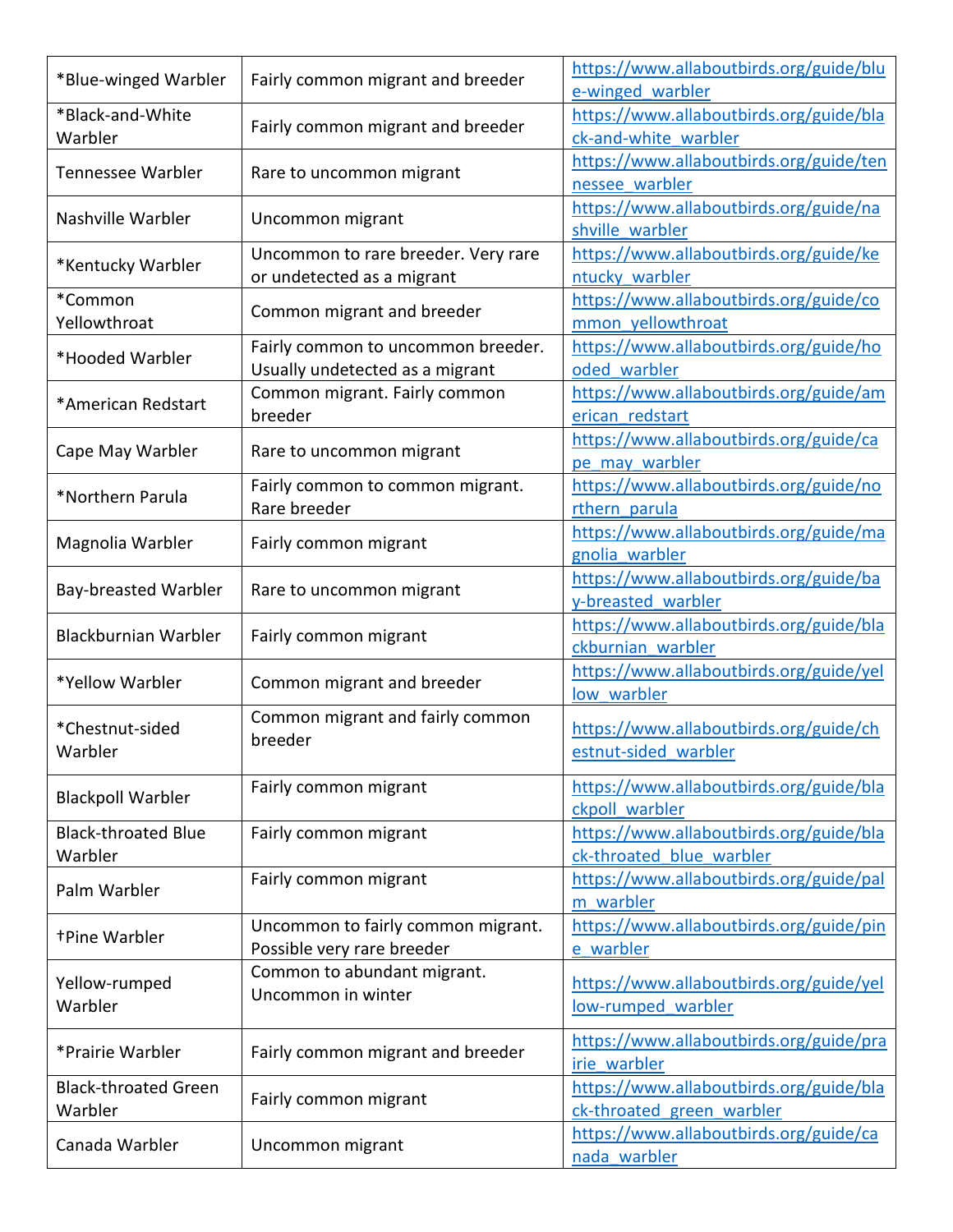| Wilson's Warbler                                                                | Uncommon migrant                                                                                                                 | https://www.allaboutbirds.org/guide/wil                        |
|---------------------------------------------------------------------------------|----------------------------------------------------------------------------------------------------------------------------------|----------------------------------------------------------------|
|                                                                                 |                                                                                                                                  | sons warbler                                                   |
| <b>SPARROWS,</b><br><b>JUNCOS AND</b><br><b>TOWHEES</b>                         |                                                                                                                                  |                                                                |
| *Grasshopper<br><b>Sparrow</b>                                                  | Rare to uncommon breeder and very<br>rare fall migrant. Not usually found<br>away from breeding locations in spring<br>migration | https://www.allaboutbirds.org/guide/gra<br>sshopper sparrow    |
| <b>American Tree</b><br>Sparrow                                                 | Common winter visitor                                                                                                            | https://www.allaboutbirds.org/guide/am<br>erican tree sparrow  |
| *Chipping Sparrow                                                               | Common migrant and breeder                                                                                                       | https://www.allaboutbirds.org/guide/chi<br>pping sparrow       |
| *Field Sparrow                                                                  | Common migrant and fairly common<br>breeder                                                                                      | https://www.allaboutbirds.org/guide/fiel<br>d sparrow          |
| Fox Sparrow                                                                     | Uncommon migrant and rare winter<br>visitor                                                                                      | https://www.allaboutbirds.org/guide/fox<br>sparrow             |
| Dark-eyed Junco                                                                 | Common migrant and winter visitor                                                                                                | https://www.allaboutbirds.org/guide/dar<br>k-eyed junco        |
| White-crowned                                                                   | Fairly common fall migrant. Rare in                                                                                              | https://www.allaboutbirds.org/guide/wh                         |
| Sparrow                                                                         | spring and uncommon in winter                                                                                                    | ite-crowned sparrow                                            |
| White-throated                                                                  | Common to abundant migrant.                                                                                                      | https://www.allaboutbirds.org/guide/wh                         |
| Sparrow                                                                         | Common in winter                                                                                                                 | ite-throated sparrow                                           |
| <b>tSavannah Sparrow</b>                                                        | Fairly common migrant. Rare in winter.<br>Rare breeder in adjacent municipalities;<br>possibly breeds in fields of Holland Twp   | https://www.allaboutbirds.org/guide/sav<br>annah sparrow       |
| *Song Sparrow                                                                   | Common to abundant migrant. Fairly<br>common in winter and common<br>breeder                                                     | https://www.allaboutbirds.org/guide/so<br>ng sparrow           |
| Lincoln's Sparrow                                                               | Rare spring migrant and uncommon fall<br>migrant                                                                                 | https://www.allaboutbirds.org/guide/lin<br>colns sparrow       |
| +Swamp Sparrow                                                                  | Common migrant. Rare in winter.<br>Possible very rare breeder                                                                    | https://www.allaboutbirds.org/guide/sw<br>amp sparrow          |
| *Eastern Towhee                                                                 | Common migrant and fairly common<br>breeder                                                                                      | https://www.allaboutbirds.org/guide/ea<br>stern towhee         |
| <b>TANAGERS,</b><br><b>CARDINAL,</b><br><b>GROSBEAKS AND</b><br><b>BUNTINGS</b> |                                                                                                                                  |                                                                |
| *Scarlet Tanager                                                                | Common migrant and fairly common<br>breeder                                                                                      | https://www.allaboutbirds.org/guide/sca<br>rlet tanager        |
| *Northern Cardinal                                                              | Common resident and breeder                                                                                                      | https://www.allaboutbirds.org/guide/no<br>rthern cardinal      |
| *Rose-breasted<br>Grosbeak                                                      | Common migrant and fairly common<br>breeder                                                                                      | https://www.allaboutbirds.org/guide/ros<br>e-breasted grosbeak |
| *Indigo Bunting                                                                 | Common migrant and breeder                                                                                                       | https://www.allaboutbirds.org/guide/ind<br>igo bunting         |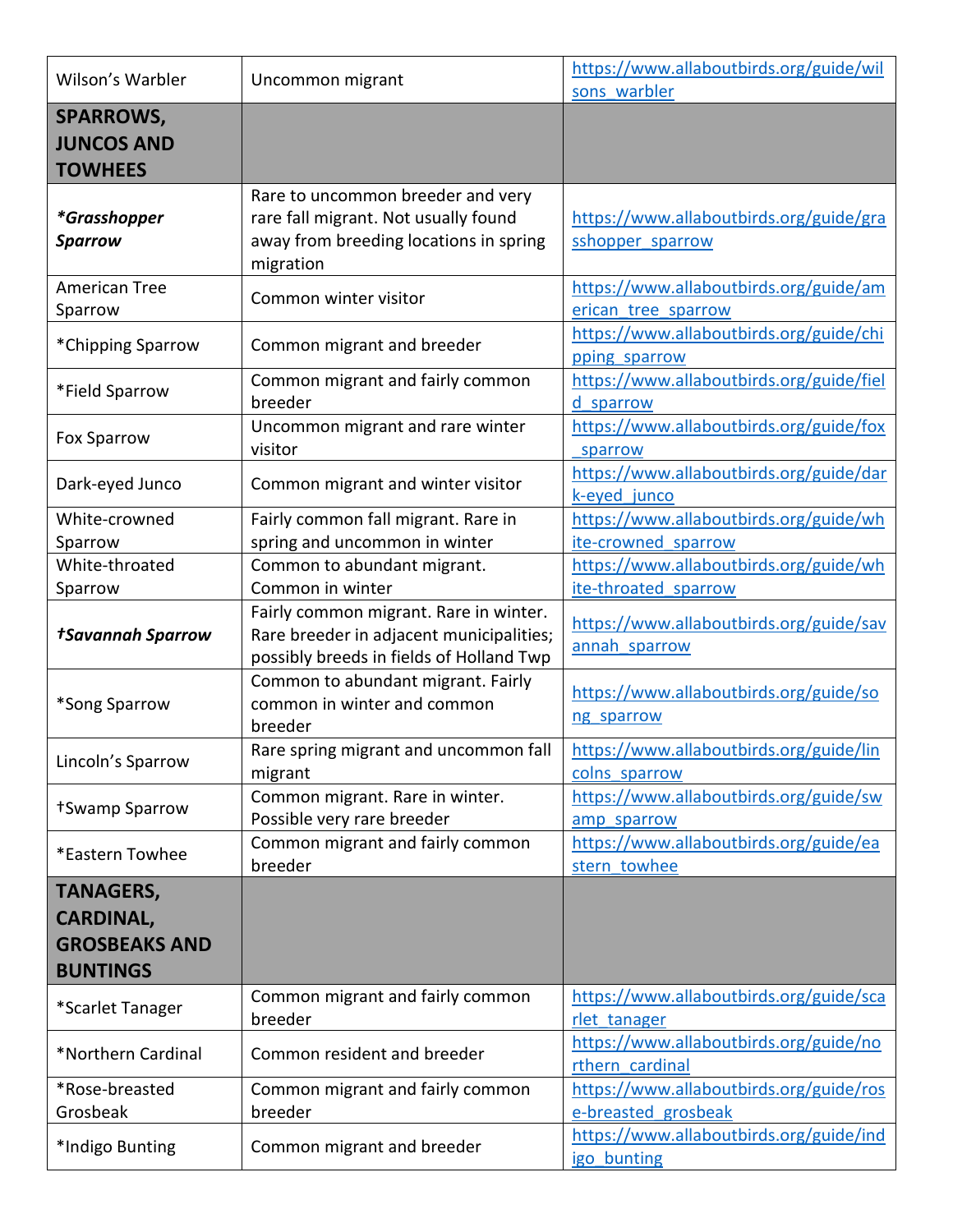| <b>BOBOLINK,</b><br><b>MEADOWLARK,</b><br><b>ORIOLES AND</b><br><b>BLACKBIRDS</b> |                                                                                                                                                                               |                                                              |
|-----------------------------------------------------------------------------------|-------------------------------------------------------------------------------------------------------------------------------------------------------------------------------|--------------------------------------------------------------|
| *Bobolink                                                                         | Uncommon migrant and rare breeder                                                                                                                                             | https://www.allaboutbirds.org/guide/bo<br>bolink             |
| *Eastern Meadowlark                                                               | Rare to uncommon migrant and<br>breeder - formerly more numerous                                                                                                              | https://www.allaboutbirds.org/guide/ea<br>stern meadowlark   |
| *Orchard Oriole                                                                   | Fairly common migrant and breeder                                                                                                                                             | https://www.allaboutbirds.org/guide/orc<br>hard oriole       |
| *Baltimore Oriole                                                                 | Common migrant and breeder                                                                                                                                                    | https://www.allaboutbirds.org/guide/bal<br>timore oriole     |
| *Red-winged Blackbird                                                             | Common to abundant migrant and<br>common breeder. Rare in winter,<br>though spring migrants often arrive in<br>February                                                       | https://www.allaboutbirds.org/guide/re<br>d-winged blackbird |
| *Brown-headed<br>Cowbird                                                          | Common migrant and breeder.<br>Uncommon to rare in winter                                                                                                                     | https://www.allaboutbirds.org/guide/br<br>own-headed cowbird |
| <b>Rusty Blackbird</b>                                                            | Rare to uncommon migrant and very<br>rare winter visitor                                                                                                                      | https://www.allaboutbirds.org/guide/rus<br>ty blackbird      |
| *Common Grackle                                                                   | Common to abundant migrant and<br>common breeder. Uncommon to rare<br>in winter, but spring migrants often<br>arrive in February                                              | https://www.allaboutbirds.org/guide/co<br>mmon grackle       |
| <b>FINCHES AND</b><br><b>HOUSE SPARROW</b>                                        |                                                                                                                                                                               |                                                              |
| *House Finch                                                                      | Common resident and breeder                                                                                                                                                   | https://www.allaboutbirds.org/guide/ho<br>use finch          |
| Purple Finch                                                                      | Uncommon to fairly common migrant<br>and uncommon to rare winter visitor,<br>though in some years it is entirely<br>absent and in others, may be common<br>(irruptive migrant | https://www.allaboutbirds.org/guide/pu<br>rple finch         |
| Pine Siskin                                                                       | Uncommon migrant and winter visitor,<br>though in some years it is entirely<br>absent and in others, may be common<br>to abundant (irruptive migrant)                         | https://www.allaboutbirds.org/guide/pin<br>e siskin          |
| *American Goldfinch                                                               | Common resident and breeder                                                                                                                                                   | https://www.allaboutbirds.org/guide/am<br>erican goldfinch   |
| *House Sparrow                                                                    | Common resident and breeder                                                                                                                                                   | https://www.allaboutbirds.org/guide/ho<br>use sparrow        |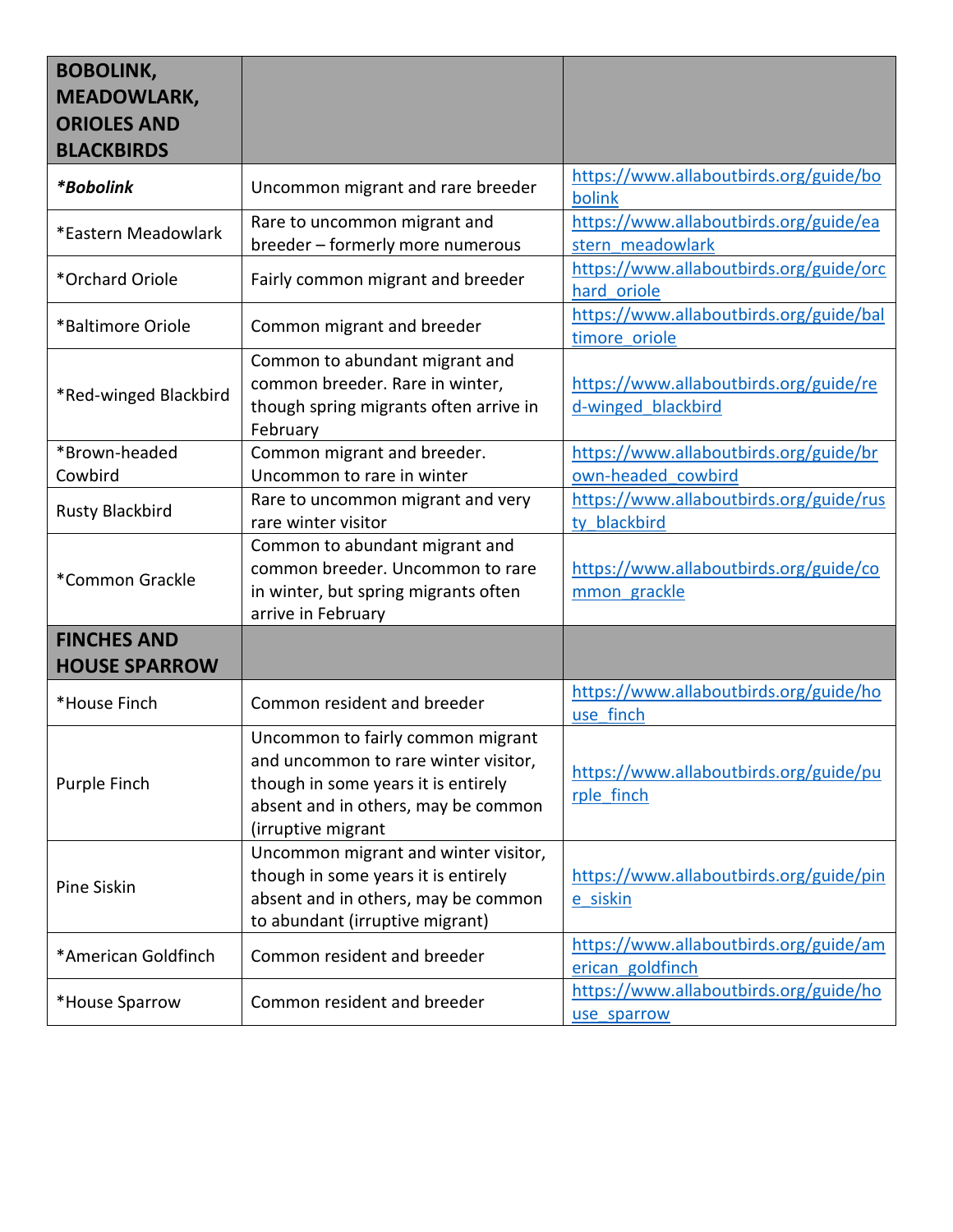## **RARITIES**

| Ross's Goose                         | Very rare migrant and winter visitor (one record)                                                                                 |
|--------------------------------------|-----------------------------------------------------------------------------------------------------------------------------------|
| <b>Greater White</b>                 | Very rare migrant and winter visitor (2 records)                                                                                  |
| <b>Brant</b>                         | very rare migrant (one record)                                                                                                    |
| <b>Cackling Goose</b>                | Rare migrant and winter visitor (9 records)                                                                                       |
| Mute Swan                            | Rare migrant and winter visitor (13 records)                                                                                      |
| Tundra Swan                          | Very rare spring migrant (one record)                                                                                             |
| <b>Blue-winged Teal</b>              | Very rare migrant (2 records)                                                                                                     |
| Northern Shoveler                    | Very rare migrant and winter visitor (2 records)                                                                                  |
| American Wigeon                      | Rare spring migrant and very rare winter visitor (21 records)                                                                     |
| <b>Northern Pintail</b>              | Rare migrant and winter visitor (19 records)                                                                                      |
| Canvasback                           | Very rare spring migrant and winter visitor (6 records)                                                                           |
| Redhead                              | Very rare spring migrant and winter visitor (12 records)                                                                          |
| <b>Greater Scaup</b>                 | Rare spring migrant and winter visitor (10 records)                                                                               |
| Lesser Scaup                         | Rare spring migrant (8 records)                                                                                                   |
| Red-breasted<br>Merganser            | Rare spring migrant and very rare winter visitor (12 records)                                                                     |
| Northern Bobwhite                    | Very rare (former?) resident; likely originating from birds released for hunting (3<br>records)                                   |
| *Ring-necked<br>Pheasant             | Rare to very rare resident; likely originating from birds released for hunting (many<br>records, but only 5 in the past 10 years) |
| Common Loon                          | Rare spring migrant (11 records)                                                                                                  |
| <b>Pied-billed Grebe</b>             | Rare to very rare migrant and winter visitor (6 records)                                                                          |
| <b>Horned Grebe</b>                  | Very rare spring migrant (one record)                                                                                             |
| Red-necked Grebe                     | Very rare migrant and winter visitor (4 records)                                                                                  |
| <b>Great Cormorant</b>               | Very rare migrant and winter visitor (one record)                                                                                 |
| <b>American Bittern</b>              | Very rare spring migrant (2 records)                                                                                              |
| <b>Great Egret</b>                   | Rare migrant (14 records)                                                                                                         |
| Little Blue Heron                    | Very rare warm weather visitor (one record)                                                                                       |
| <b>Black-crowned Night-</b><br>Heron | Very rare migrant (4 records)                                                                                                     |
| Glossy Ibis                          | Very rare warm weather visitor (one record)                                                                                       |
| Golden Eagle                         | Very rare fall migrant and winter visitor (2 records)                                                                             |
| <b>Northern Goshawk</b>              | Very rare migrant (3 records)                                                                                                     |
| Rough-legged Hawk                    | Very rare winter visitor (4 records)                                                                                              |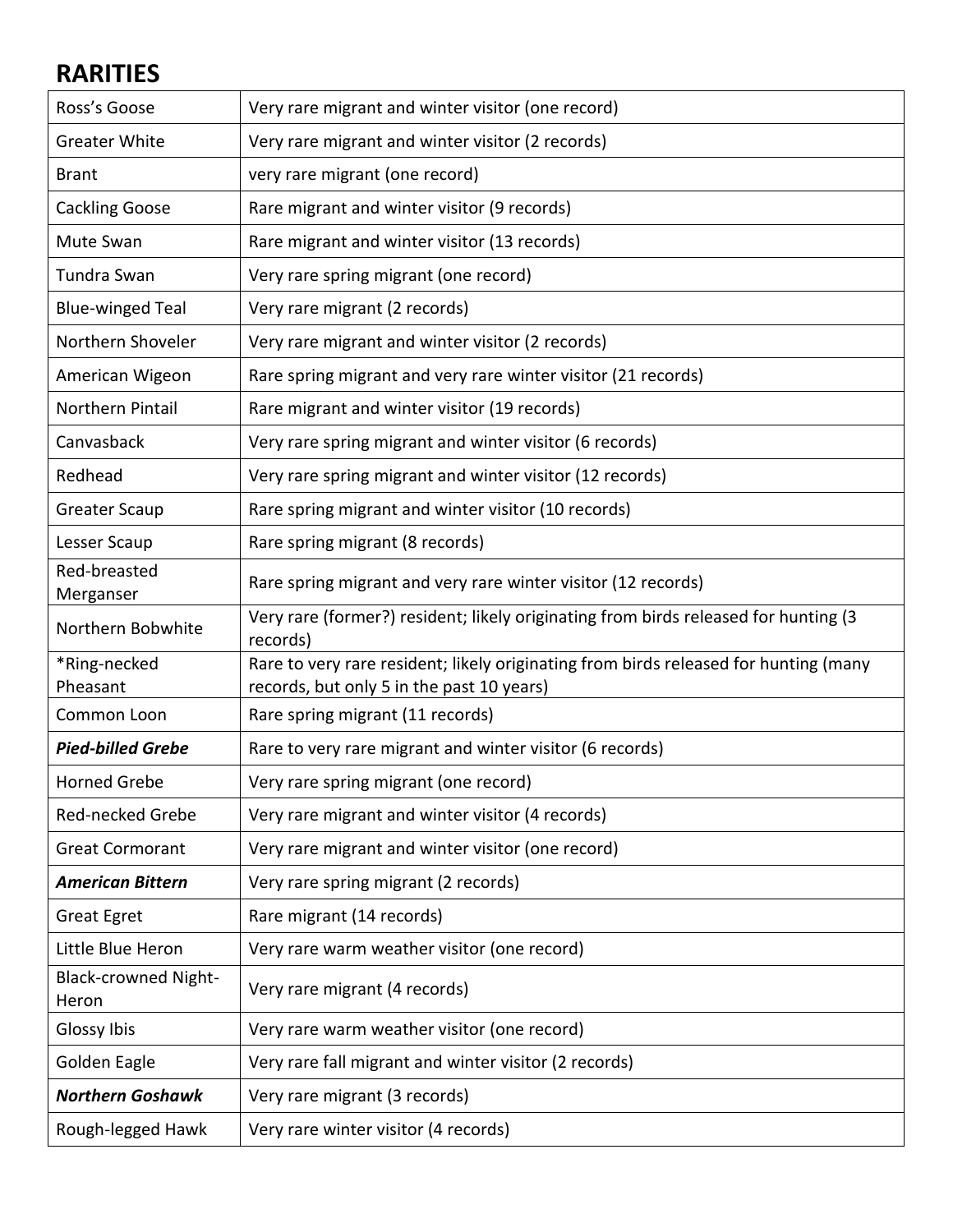| Virginia Rail                     | Very rare spring migrant. Possibly undetected due to secretive habits (one record)                                                            |
|-----------------------------------|-----------------------------------------------------------------------------------------------------------------------------------------------|
| Sora                              | Very rare fall migrant. Possibly undetected due to secretive habits (2 records)                                                               |
| American Coot                     | Very rare in winter (2 records)                                                                                                               |
| Sandhill Crane -                  | Very rare fall migrant (one record)                                                                                                           |
| Semipalmated Plover               | Very rare spring migrant (one record)                                                                                                         |
| Least Sandpiper                   | Rare migrant (6 records)                                                                                                                      |
| Wilson's Snipe                    | Rare migrant and winter visitor (31 records)                                                                                                  |
| <b>Greater Yellowlegs</b>         | Very rare migrant (3 records)                                                                                                                 |
| Lesser Yellowlegs                 | Very rare migrant (3 records)                                                                                                                 |
| Bonaparte's Gull                  | very rare spring migrant (one record)                                                                                                         |
| Iceland Gull-                     | very rare winter visitor (2 records)                                                                                                          |
| <b>Great Black-backed</b><br>Gull | Rare winter visitor (13 records)                                                                                                              |
| *Barn Owl                         | very rare (former?) breeder and year-round resident (2 records)                                                                               |
| <b>tLong-eared Owl</b>            | Rare winter visitor and possible breeder, though usually undetected due to nocturnal<br>habits (5 records)                                    |
| <b>Short-eared Owl</b>            | Very rare migrant (one record)                                                                                                                |
| Northern Saw-whet<br>Owl          | Rare winter visitor, though usually undetected due to nocturnal habits (9 records)                                                            |
| Calliope Hummingbird              | very rare visitor (vagrant) (one record over several days)                                                                                    |
| <b>Red-headed</b><br>Woodpecker   | very rare migrant (2 records)                                                                                                                 |
| <b>Crested Caracara</b>           | very rare visitor (vagrant) (one record over several days)                                                                                    |
| Olive-sided Flycatcher            | Rare migrant (9 records)                                                                                                                      |
| Yellow-bellied<br>Flycatcher      | Very rare migrant (2 records)                                                                                                                 |
| Alder Flycatcher                  | Rare migrant (5 records)                                                                                                                      |
| Northern Shrike                   | very rare winter visitor (one record)                                                                                                         |
| Philadelphia Vireo                | Rare fall migrant (3 records)                                                                                                                 |
| <b>Horned Lark</b>                | Very rare winter visitor (3 records)                                                                                                          |
| <b>+Purple Martin</b>             | Rare migrant. Breeds in adjacent area of Alexandria Township and birds from that<br>colony occasionally feed in Holland Township (15 records) |
| Marsh Wren                        | Very rare fall migrant (4 records)                                                                                                            |
| Gray-cheeked Thrush               | Very rare migrant (4 records)                                                                                                                 |
| American Pipit                    | Rare migrant. Very rare in winter (19 records)                                                                                                |
| Golden-winged<br><b>Warbler</b>   | Very rare migrant (2 records)                                                                                                                 |